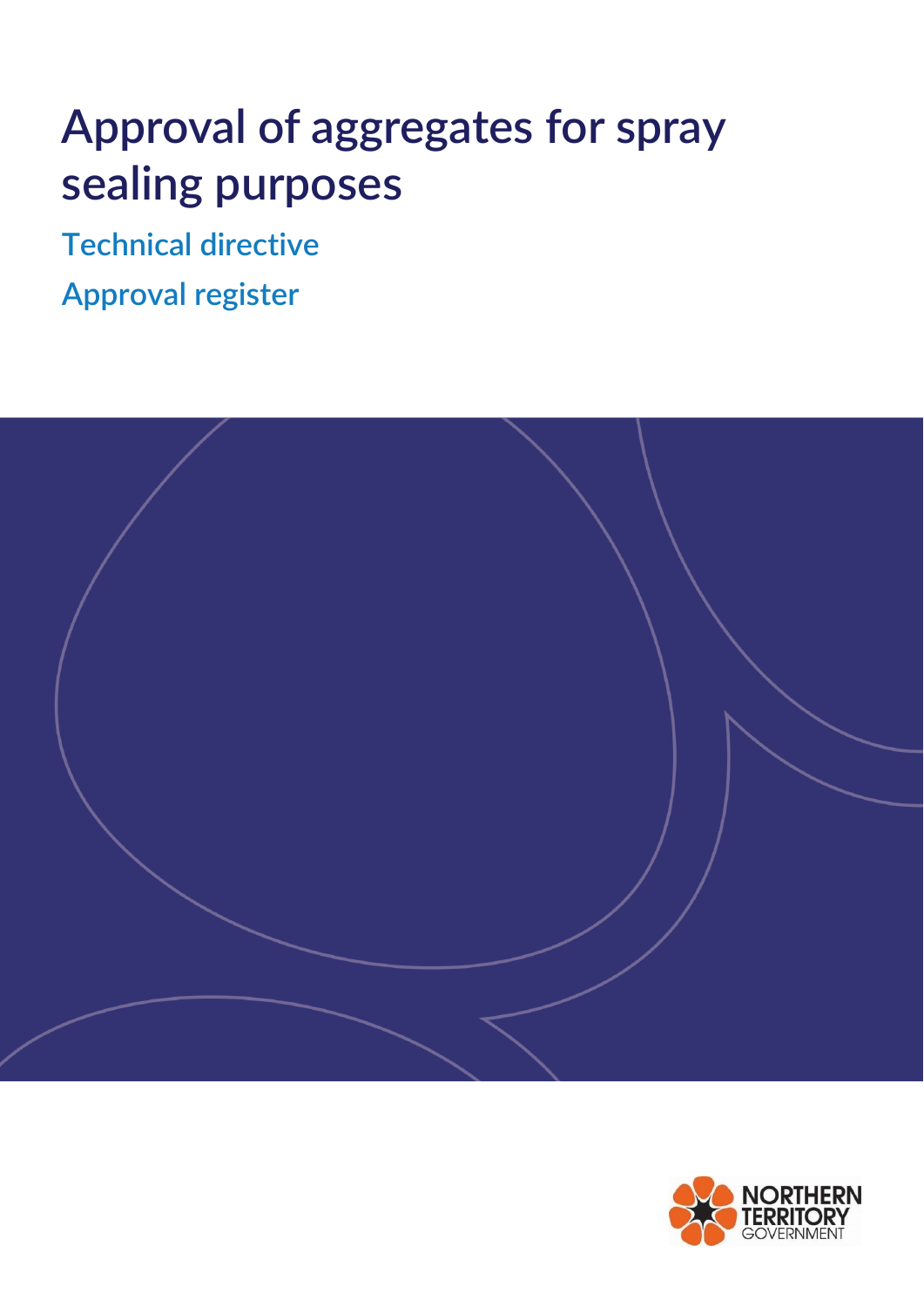| Document title         | Approval of aggregates for spray sealing purposes   |
|------------------------|-----------------------------------------------------|
| <b>Contact details</b> | Department of Infrastructure Planning and Logistics |
| Approved by            | <b>Project Director Civil Assets Management</b>     |
| Date approved          | 29/11/2019                                          |
| <b>Document review</b> | Annually                                            |
| <b>TRM</b> number      | 2012/0779-0014                                      |

| Version | <b>Date</b> | <b>Author</b>        | <b>Changes made</b> |
|---------|-------------|----------------------|---------------------|
| 1.0     | 29/11/2019  | <b>Philip Stacey</b> | First version       |
|         |             |                      |                     |
|         |             |                      |                     |

| <b>Acronyms</b> | <b>Full form</b>                                     |
|-----------------|------------------------------------------------------|
| <b>DIPL</b>     | Department of Infrastructure, Planning and Logistics |
| <b>SSD</b>      | <b>Saturated Surface Dry</b>                         |
| <b>NATA</b>     | National Association of Testing Authorities          |
| <b>VPD</b>      | Vehicles per day                                     |
| <b>AADT</b>     | <b>Annual Average Daily Traffic</b>                  |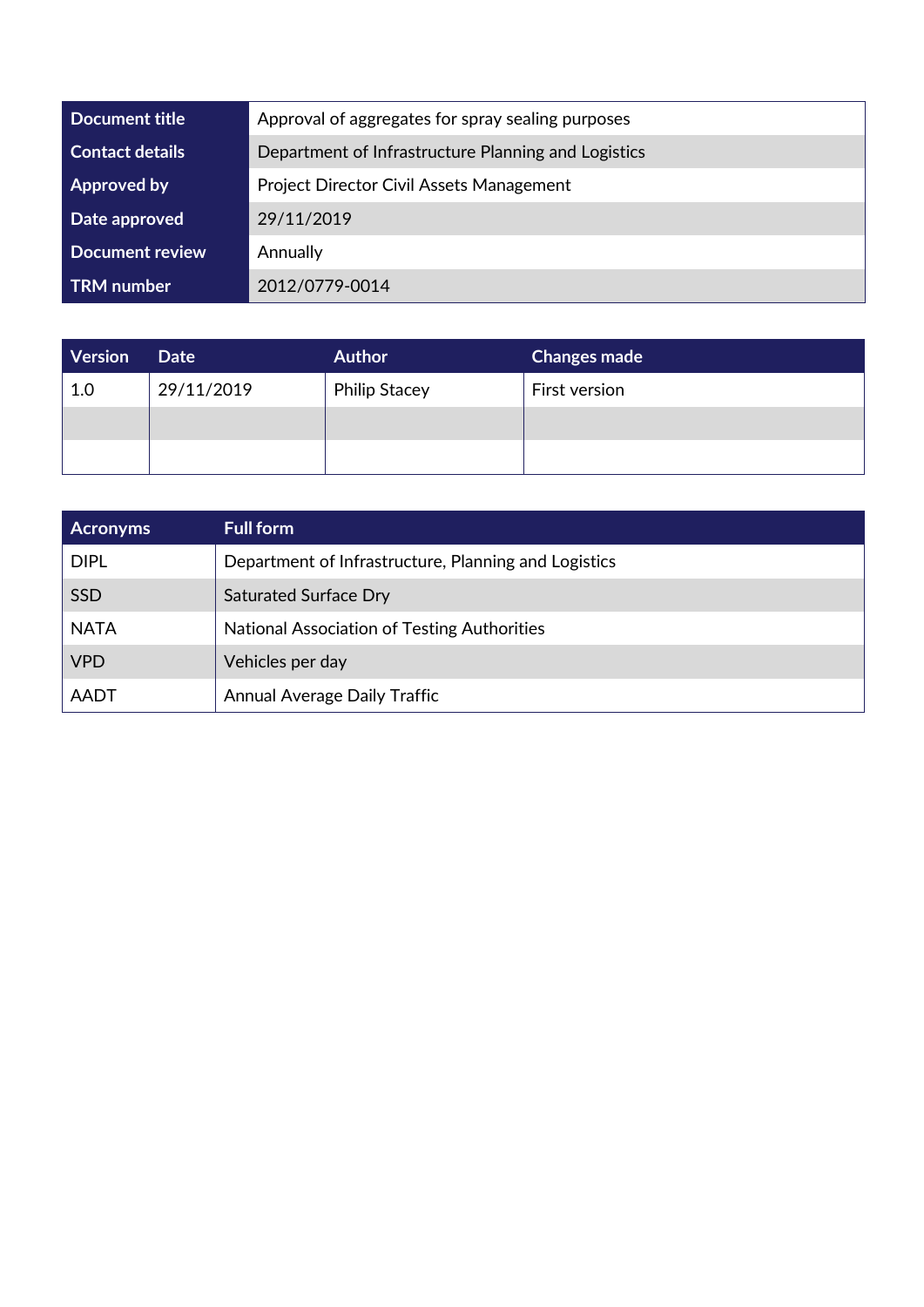## **Contents**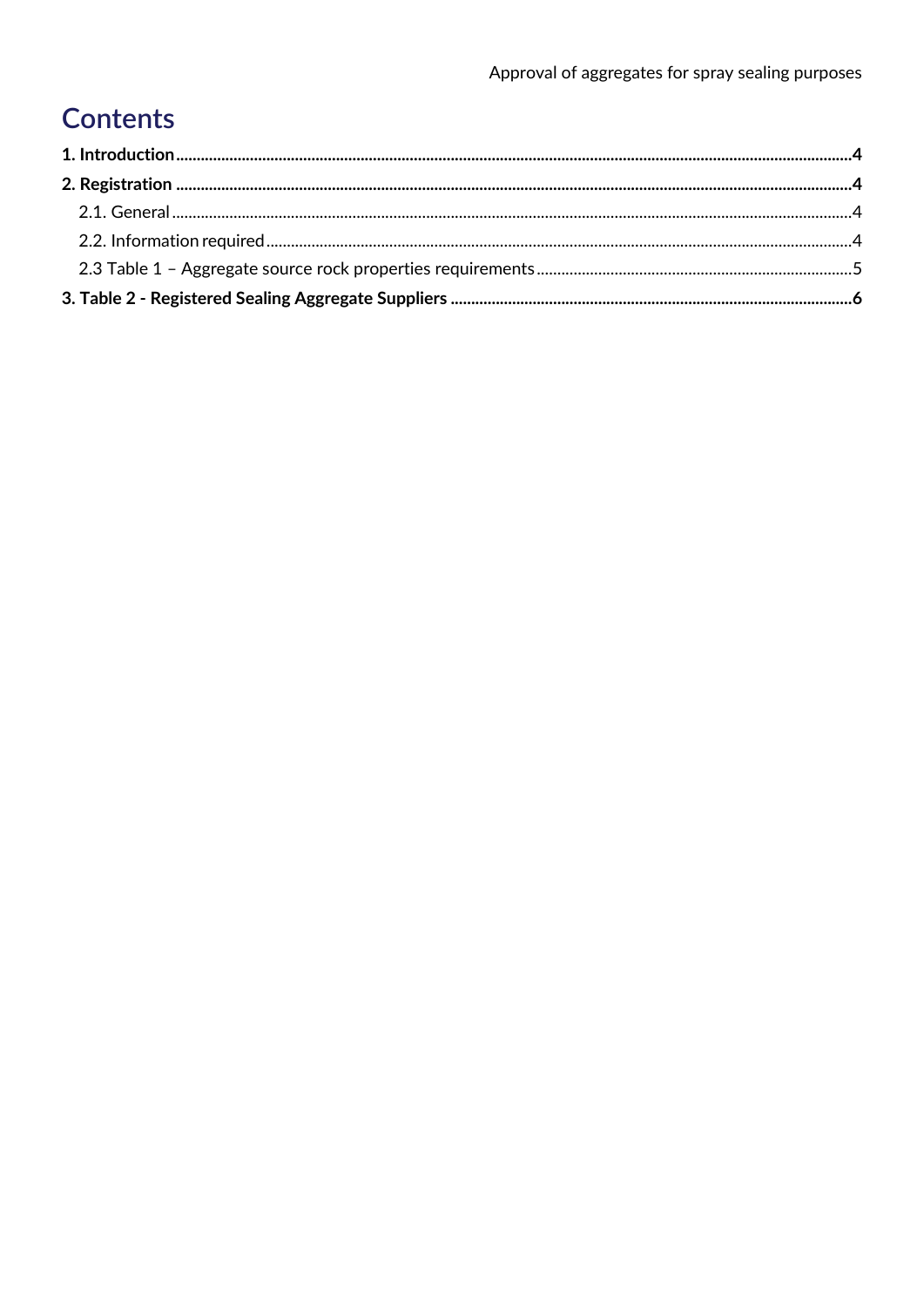### <span id="page-3-0"></span>**1. Introduction**

This guide note describes the process to obtain approval of source rock for use as sealing aggregates when undertaking work for the Department of Infrastructure, Planning and Logistics and other Government associated works.

Approval in accordance with this procedures does not guarantee the construction properties of the source rock, this lies with the producer.

All sealing aggregates shall comply with the relevant sections of the DIPL standard specification for roadworks and any project specific requirements.

The approval does not relate to asphalt products.

If an approved source rock's properties change or there is proven unsatisfactory handling or field performance, DIPL Materials Testing Manager may suspend all approvals for that source rock. Reregistration of the source rock maybe considered if the manufacturer can demonstrate, through further testing or independent analysis, that the source rock complies with DIPL specifications.

Approvals of source rock may be subject to special conditions of use.

## <span id="page-3-1"></span>**2. Registration**

#### <span id="page-3-2"></span>**2.1. General**

Applications to register a source rock shall be submitted to the Department at least four weeks prior to the proposed date of commencement of use and shall be accompanied by all the information listed in Clause 2.2.

The approval of the source rock shall remain current for a period of 2 years subject to there being no changes to the source rock properties.

Registration may be extended beyond 2 years with the agreement of the Department and the supplier and further testing may be required at the suppliers cost.

All testing costs for the approval process will be borne by the applicant.

Source rock shall meet the requirements as detailed in *DIPL Standard Specification for Roadworks: Spray Sealing: Table - Aggregate Source Rock Properties Requirements*

#### <span id="page-3-3"></span>**2.2. Information required**

The following information shall be submitted for each approval request:

- a) Suppliers business name and contact details
- b) Region and source rock location
- c) GPS coordinates of Source Rock deposit
- d) NATA endorsed test results for all tests listed in Table 1.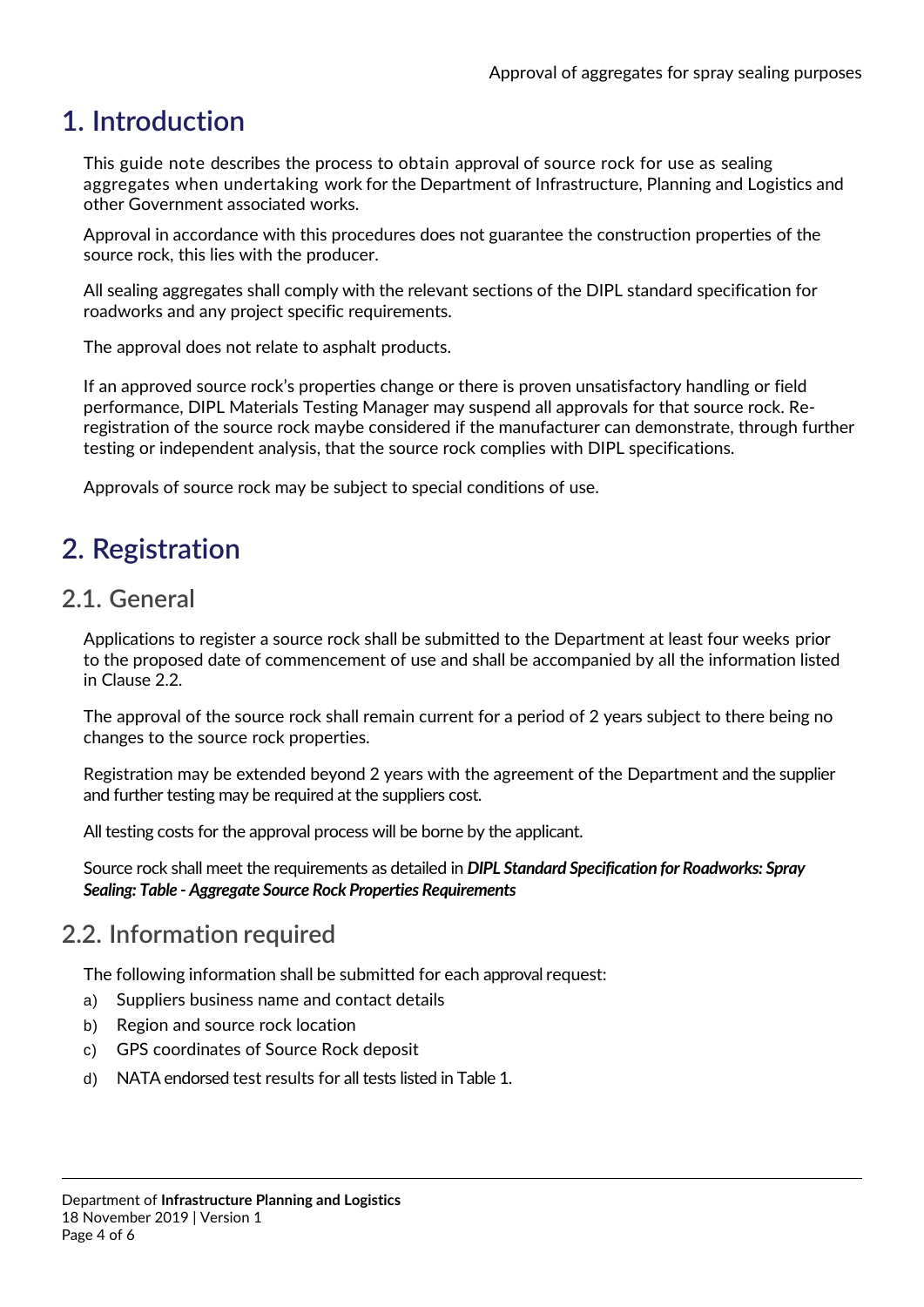## <span id="page-4-0"></span>**2.3 Table 1 – Aggregate source rock properties requirements**

|                                                                                                                | <b>Traffic Count (AADT: Two Lanes)</b> |                     |                               |  |
|----------------------------------------------------------------------------------------------------------------|----------------------------------------|---------------------|-------------------------------|--|
| <b>Aggregate property</b>                                                                                      | <b>Less Than</b><br><b>300 VPD</b>     | 300 to<br>6,000 VPD | <b>More Than</b><br>6,000 VPD |  |
| AS 1141.23 Los Angeles Abrasion (LAA):                                                                         |                                        |                     |                               |  |
| <b>Fine Grained Aggregate</b>                                                                                  | 30% maximum                            | 25% maximum         | 20% maximum                   |  |
| <b>Coarse Grained Aggregate</b>                                                                                | 40% maximum                            | 35% maximum         | 30% maximum                   |  |
| AS 1141.24 Sulphate Soundness                                                                                  | 15% maximum                            | 12% maximum         | 10% maximum                   |  |
| AS 1141.40, AS 1141.41 Polished Aggregate<br><b>Friction Value</b>                                             | 40 minimum                             | 40 minimum          | 45 minimum                    |  |
| AS 1141.18 - Crushed particles in coarse aggregate<br>derived from naturally occurring gravel deposit<br>only. | 80% minimum                            |                     |                               |  |
| AS 1141.25.1 - Degradation factor<br>Igneous rocks only                                                        | 50 Minimum                             |                     |                               |  |
| AS 1141.26 - Secondary minerals content in<br>igneous rocks                                                    | 25% Maximum                            |                     |                               |  |
| AS 1141.29 - Accelerated soundness index by<br>reflux.<br>Igneous rocks shall have a minimum value of 94.      | 94 Minimum                             |                     |                               |  |
| AS 1141.50 - Resistance to stripping of cover<br>aggregates from binders. (wet Method SSD)                     |                                        |                     |                               |  |
| Binder to be S10E with 1% adhesion agent.                                                                      | 10% Maximum (Precoated and SSD)        |                     |                               |  |
| Precoat to be 100/0/100 with 1% adhesion agent.                                                                |                                        |                     |                               |  |